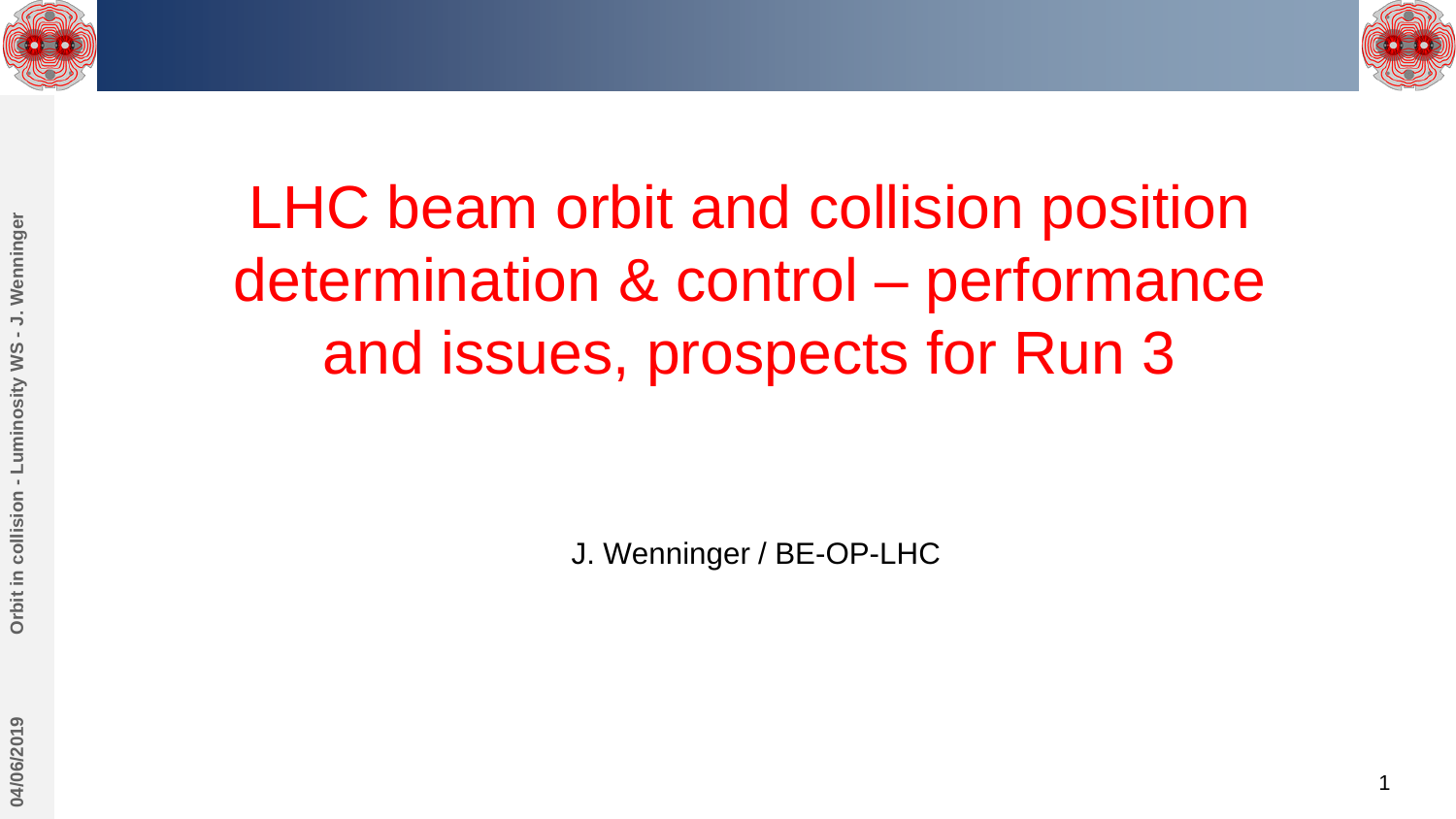

# LHC orbit – step 1  $@$  injection



- Every year during early commissioning a 'flat' orbit at injection is cleaned before applying any bumps for crossing angles etc.
	- Establish the best plausible correction.
	- Identify fake outliers due to BPM reading offsets (common sense & strange corrector settings).
	- Includes offsets measurements (BPMquadrupole) from k-modulation for triplet BPMs.
	- Initial LHC specs accounted for peak orbit errors of  $\pm 3$  mm, in 2018 we had  $\sim \pm 1$  mm.
- The reference orbit at injection is used as baseline flat orbit for the entire cycle and generally even for all configurations.
	- Various bumps (and associated shape & amplitude changes) are added.

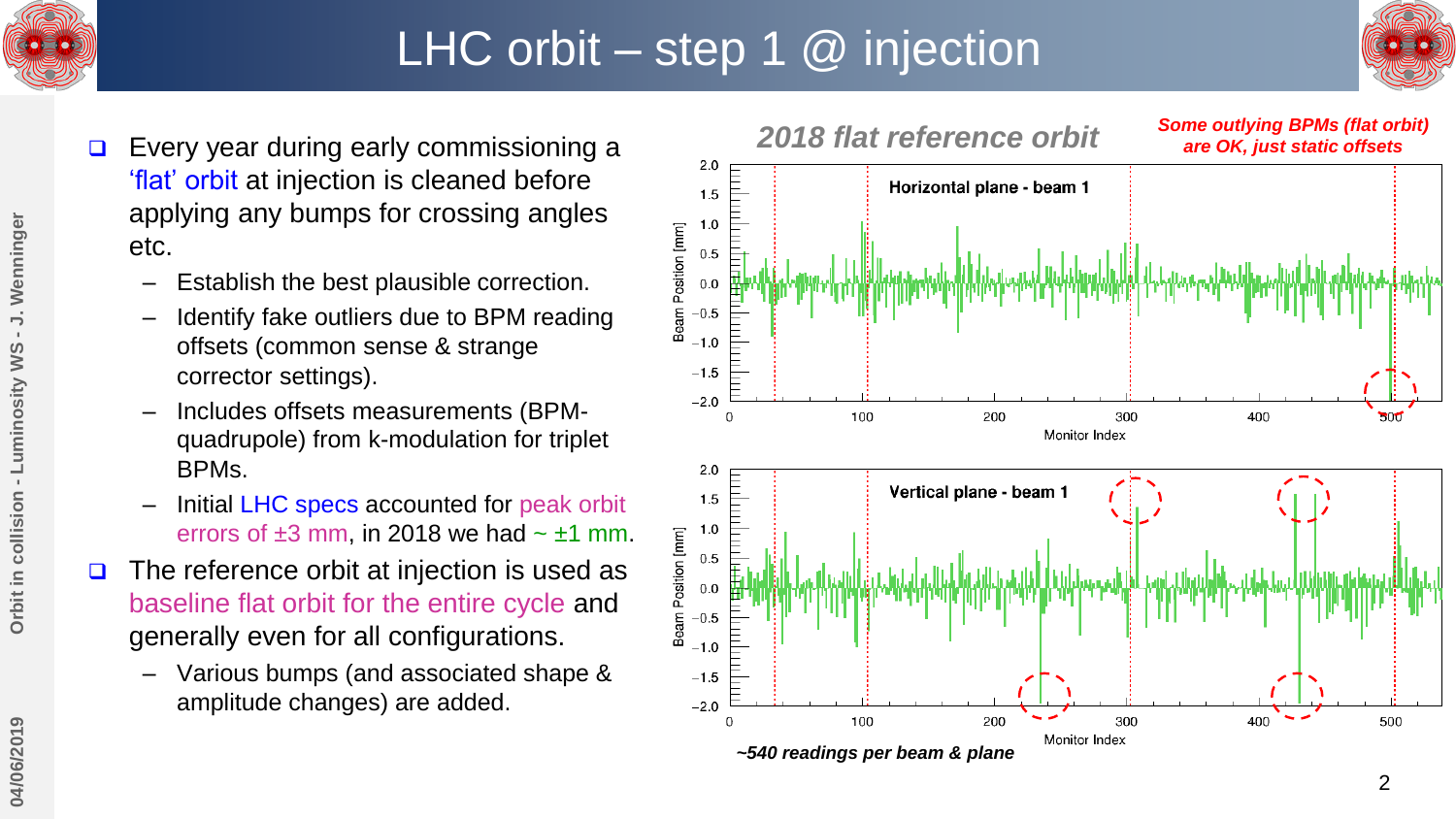



- For **individually powered quadrupoles** it is possible to determine the offset between BPM and quadrupole centre.
	- The strength of the quadrupole is modulated while the beam is scanned in the quadrupole ('**K-modulation**').
		- The modulation on the beam orbit is proportional to the offset wrt quadrupole center, vanished for a centred beam.
	- Unfortunately a lengthy measurement…
- $\Box$  K-modulation measurements were performed for the triplets (Q1 and Q2 BPMs).
	- Offsets are large up to  $3.5$  mm !
	- Offsets are correlated between B1 and B2 despite independent processing electronics  $\rightarrow$  mechanical offset.
	- Since 2017 the offsets are directly subtracted from the orbit by the orbit feedback (OFB, acts as data concentrator).

#### *BPM offsets in triplets (Q2.L → Q2.R)*

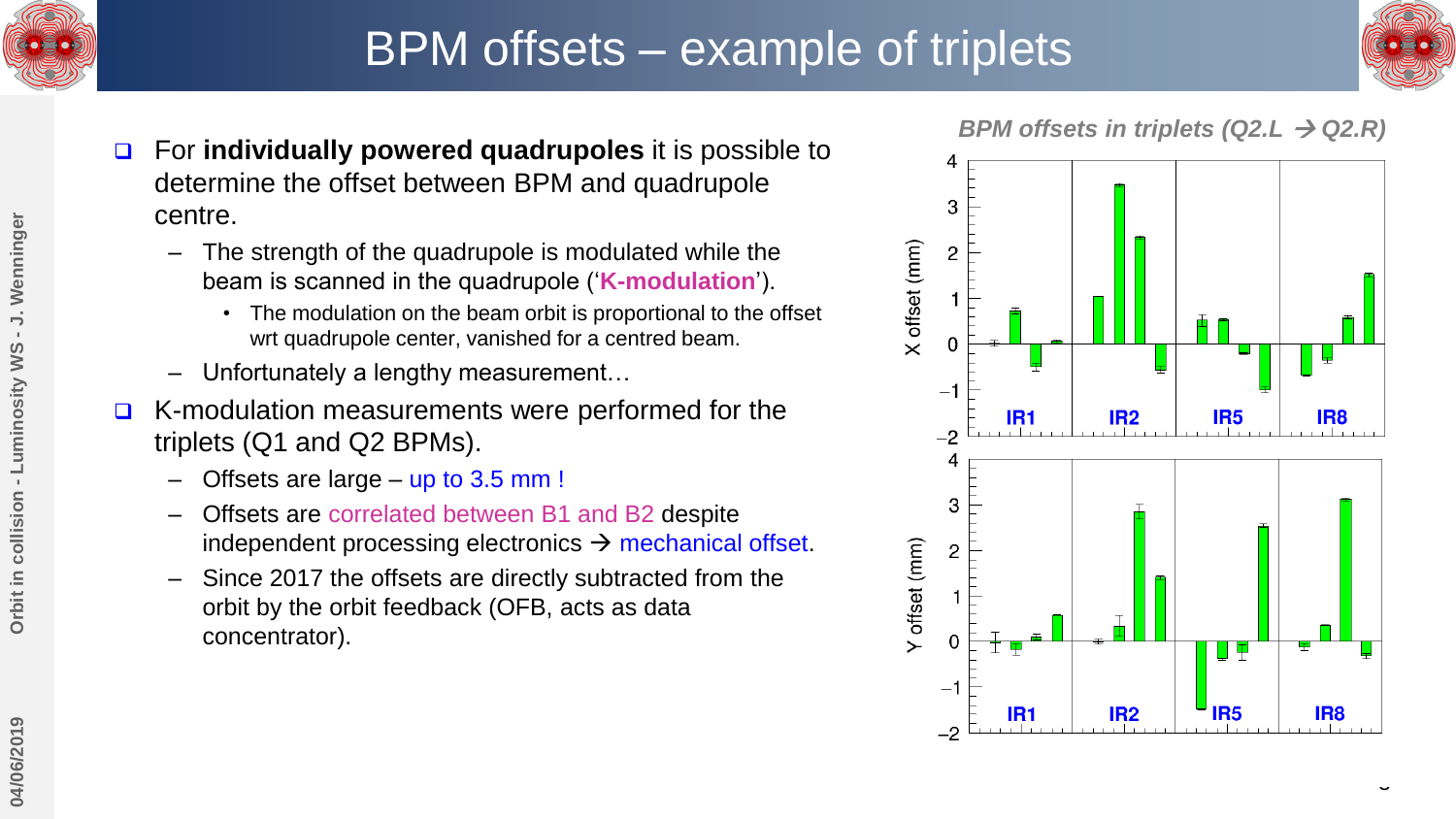



- $\Box$  The target orbits along the cycle are constructed by adding the theoretical shape of all the bumps (crossing angles, separation, lumi scan etc) to the flay orbit obtained at injection.
	- The target is calculated automatically from the bump settings.
- The reference orbits are used by the orbit feedback as targets for the corrections.
	- For injection, ramp and squeeze the targets generally do not change during the year.
	- Lumi scan correction drifts are updated periodically (only affects collisions).
- The long term reproducibility of the global orbit rms (for a given beam type) is at the level of  $\sim 50 \mu m$ .
	- Residual after correction by OFB.
	- Long term BPM stability? Residual from ground motion? Some investigations planned during LS2.

*Global orbit rms evolution (change wrt start of physics)*

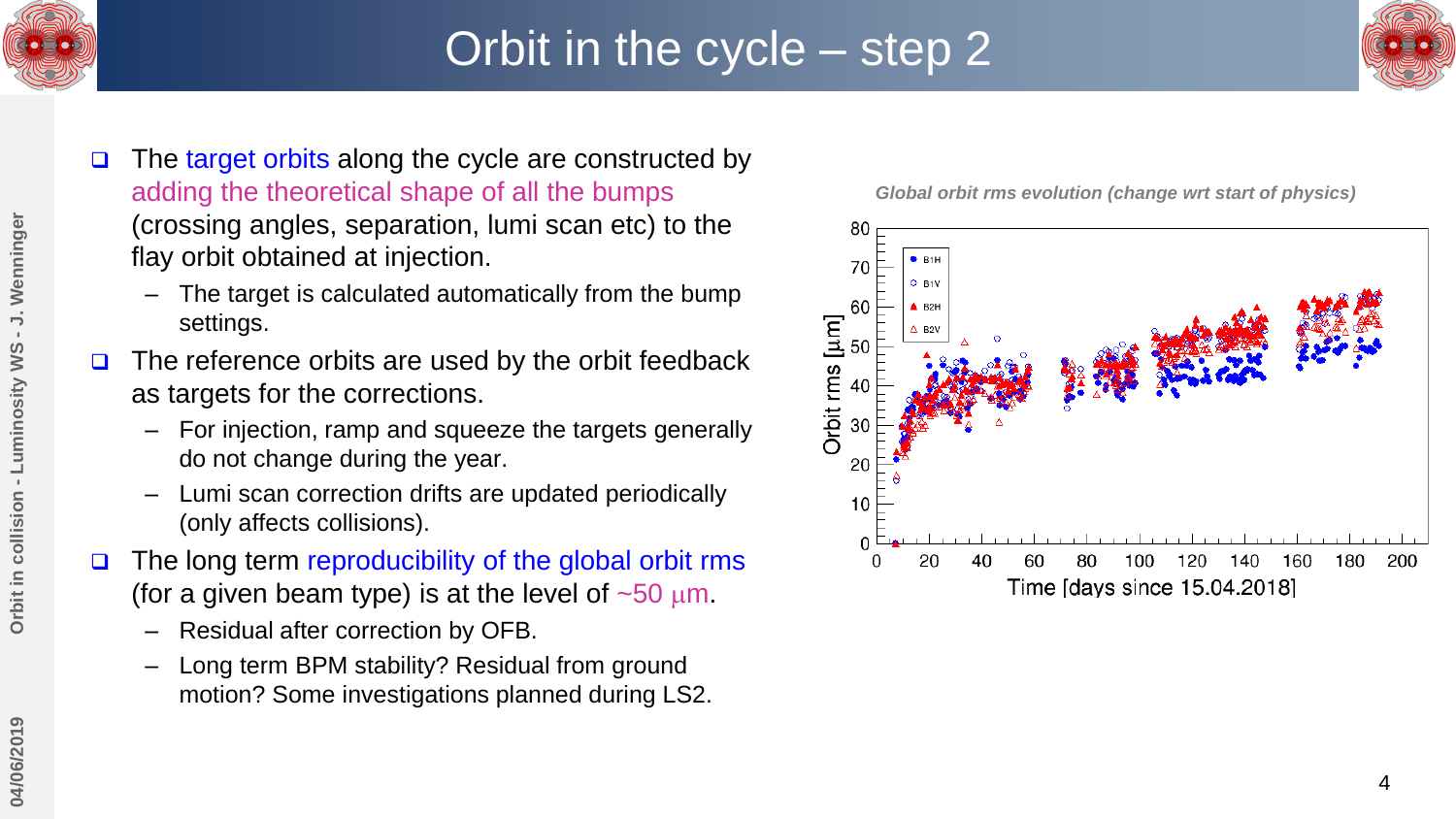

### BPM systematic errors



- □ Crate temperature induced systematic offsets were a plague of the BPM readings during Run 1, with offsets of up to  $100$ 's  $\mu$ m building up in certain fills !
	- Impact on reproducibility, steering in stable beams with OFB  $\sim$  impossible.
- □ During LS1 all crates were renovated and stabilised in temperature, giving a large improvement of the data quality and reproducibility.
	- Despite this improvement, some 10's  $\mu$ m systematic effects can be observed in some fills for certain crates.
	- Signature:  $\sim$  same shift in H & V.



*Example of temperature driven BPM reading errors*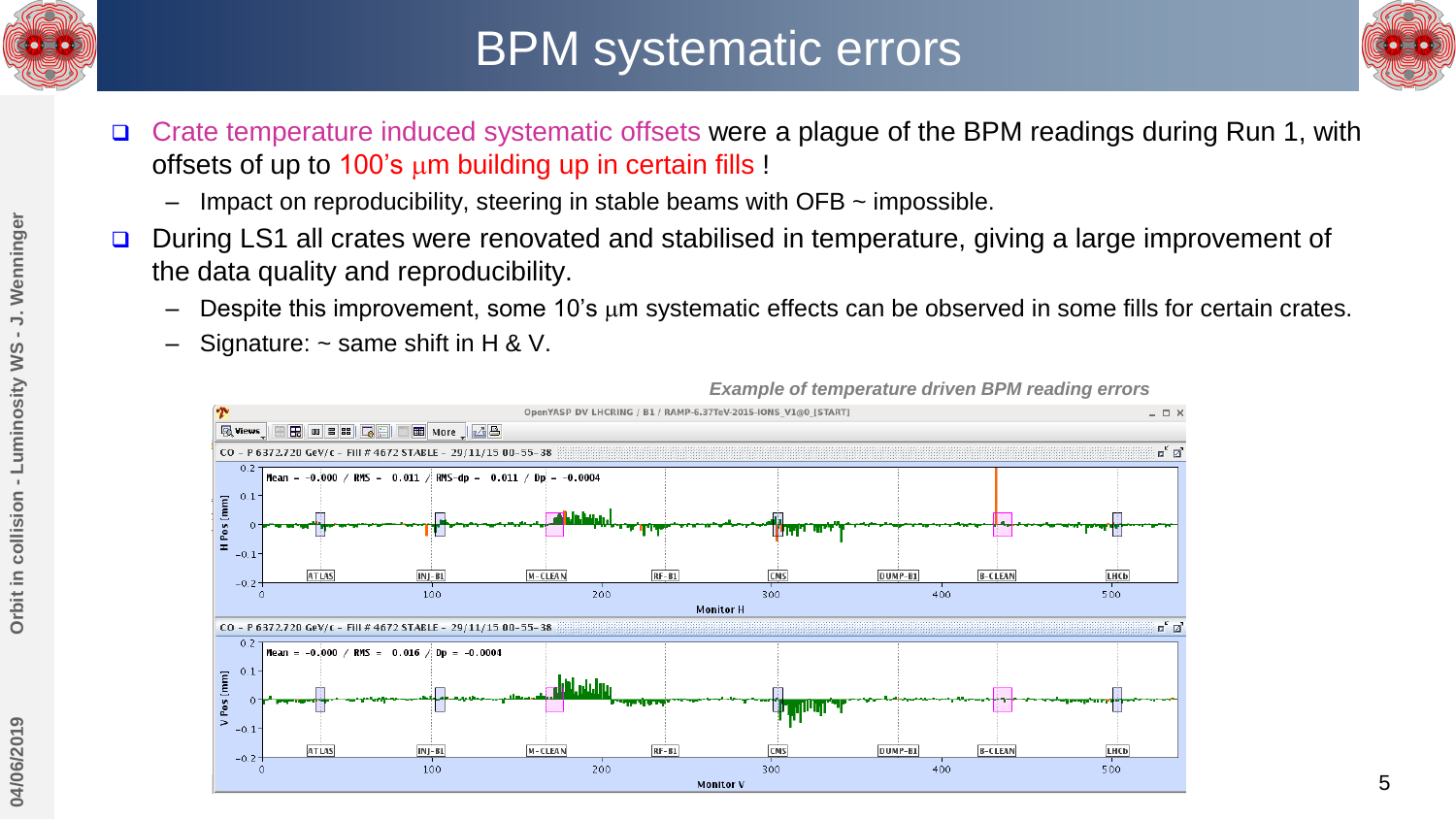

- J. Wenninger

- Luminosity WS

Orbit in collision

# Orbit drifts and orbit correction





- Ground motion, rms movement of elements over 1 year ~0.1-0.2 mm,
- Tides and geological circumference changes (including earthquakes),
	- Mainly visible as radial (circumference) changes.
- Triplet movements (sources other than ground motion).
	- Thermal shield temperature, cryostat pressure (quenches).
- Uncorrected drifts can add up to  $\sim$  0.1-0.2 mm (arcs) in a fill.

#### □ Orbit correction in stable beams:

- Run 1: the orbit in SB was corrected manually.
	- Limited by BPM systematics due to crate temperature.
	- Was 'rocky' since the correction steps are discrete and separated by large time intervals. Not good for offset levelled experiments.
- Run 2: the orbit in SB was corrected with the OFB since  $\sim$  2016.
	- Gentle correction (very low gain, only global structures) to minimize interference with levelling by offset and lumi scans.
		- The target orbit of the FB did not track lumi offsets changes. Tracking all changes (also during luminosity, emittance and vdm scans) is technically possible but adds ~15-30 seconds to each step, therefore not used.

*Tides in November 2016 (4 TeV p-Pb)*



*New Zealand earthquake (13th Nov 2016)*

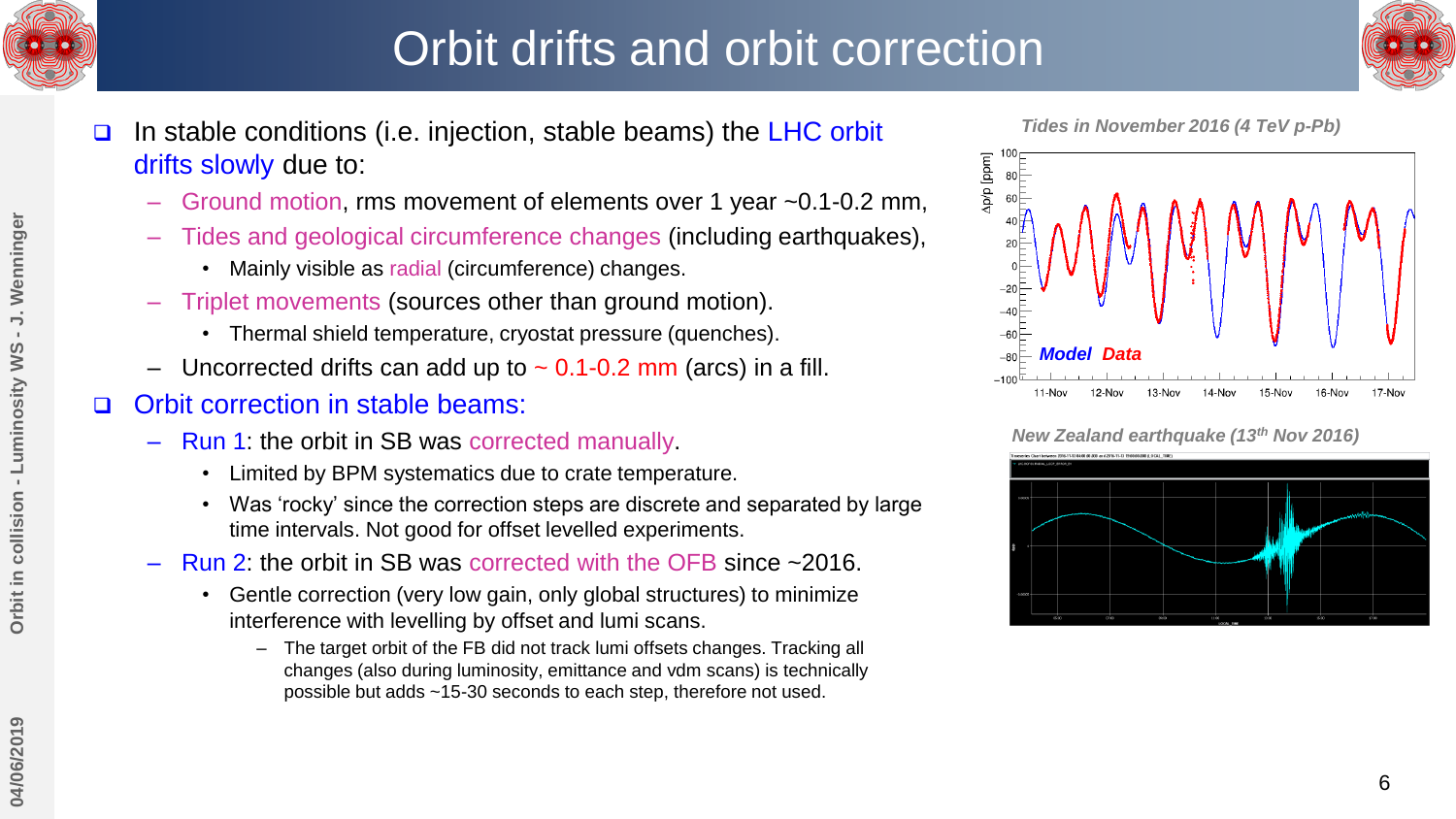





– Excluding violent events like triplet quench events and long periods between fills like TSs, MDs…

*Fill-2-fill reproducibility of the B1-B2 separation for different years and*  $\beta^*$ 





– Separation change is defined as the optimal setting for fill *j* wrt optimal setting for fill *j-1*.

*Fill-2-fill reproducibility of the B1-B2 separation*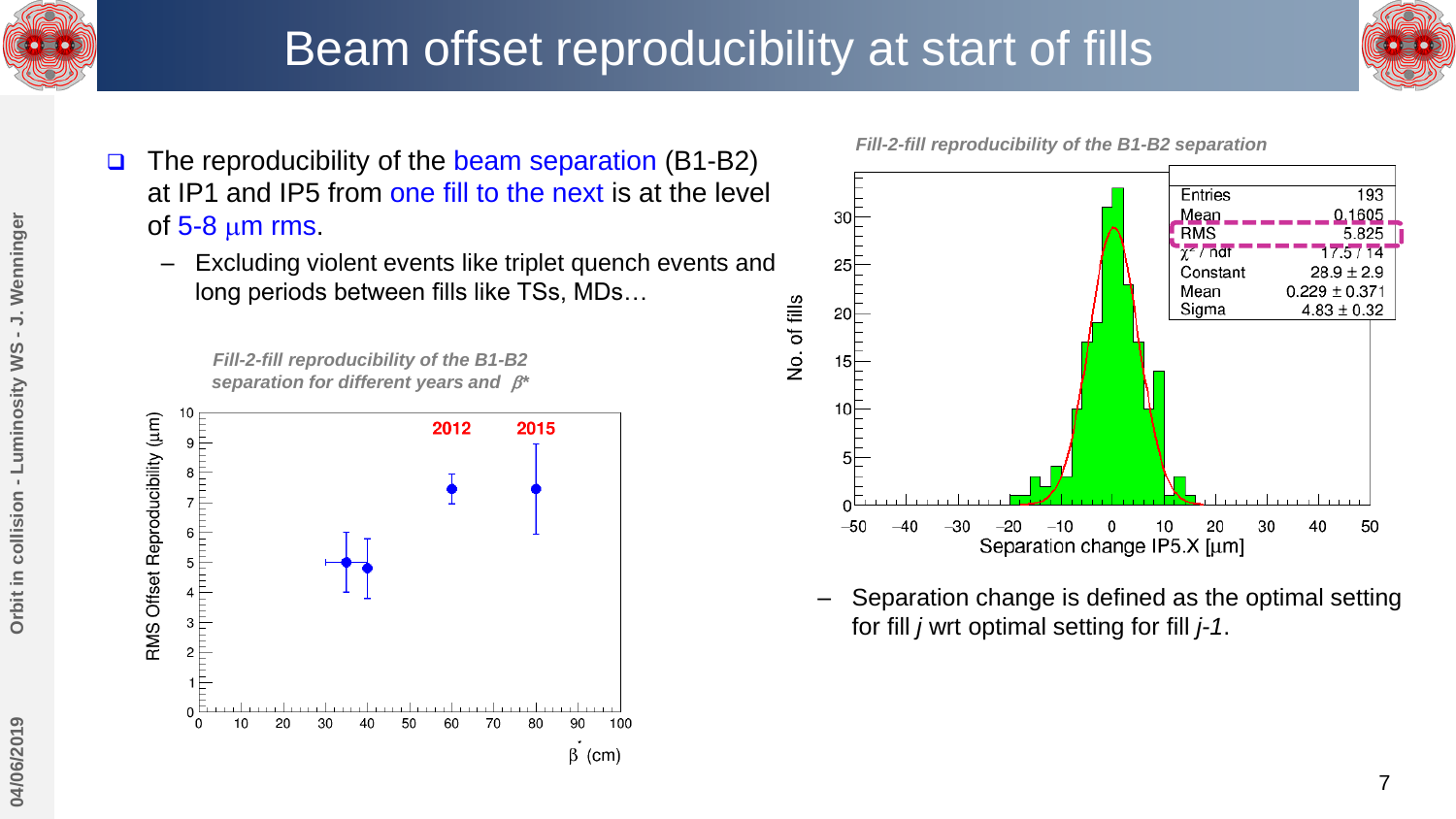



- □ During Run 2 the DOROS electronics connected to the Q1 BPMs around the IPs was continuously improved by M. Gasior et al, with a positive impact on accuracy and stability.
	- Short terms stability  $\sim$  1  $\mu$ m or less.
- The DOROS channels were not used in the OFB during Run 2 (different data stream). They were only used operationally to steer beams into collision during machine setup, in particular once a pervious reference had been established.
	- Replaced lengthy scans of the beams around each other at the IPs.
	- Used for high beta, vdm, ion setups, MDs…
- $\Box$  To estimate the long term reproducibility of the Q1 DOROS data, the readings at the start of SB (first ½ hour) were analysed for all 2018 fills.
	- Assuming that the beams were correctly steered head-on in IP1 and IP5, and to a reproducible target in IP8, it is possible to evaluate the stability of the beam. offset values predicted with DOROS.
	- For the crossing angle the data is not corrected a possible levelling steps ( $\rightarrow$ small).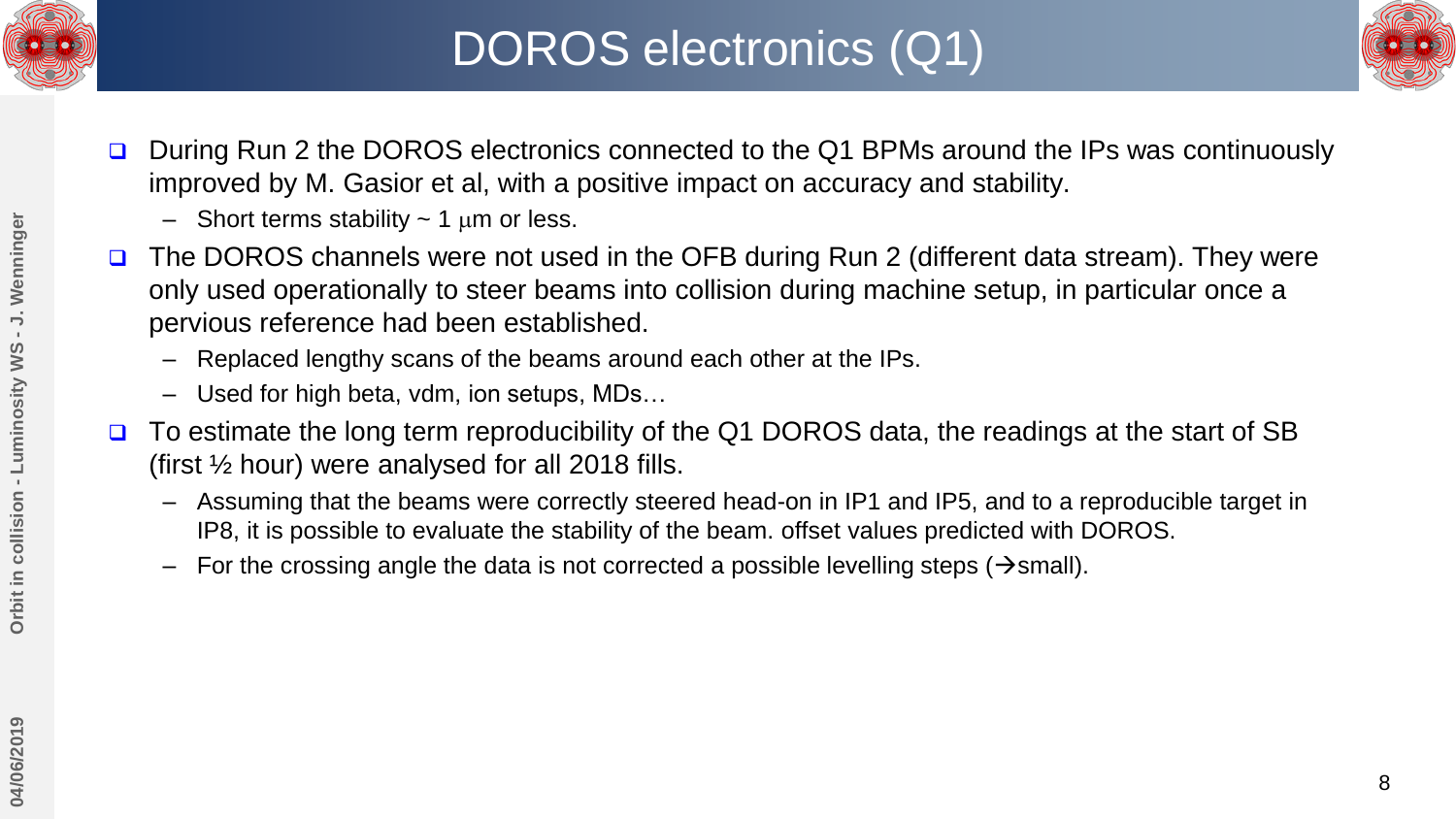

### DOROS @ IP1



9

 $\Box$  Evolution of the beam offsets and crossing angles in 2018 for IP1.

- Evolution wrt mean values.
- $\Box$  There are stable periods, but also a significant number of outliers.



Green: high intensity fills with > 2000b, Blue: other fills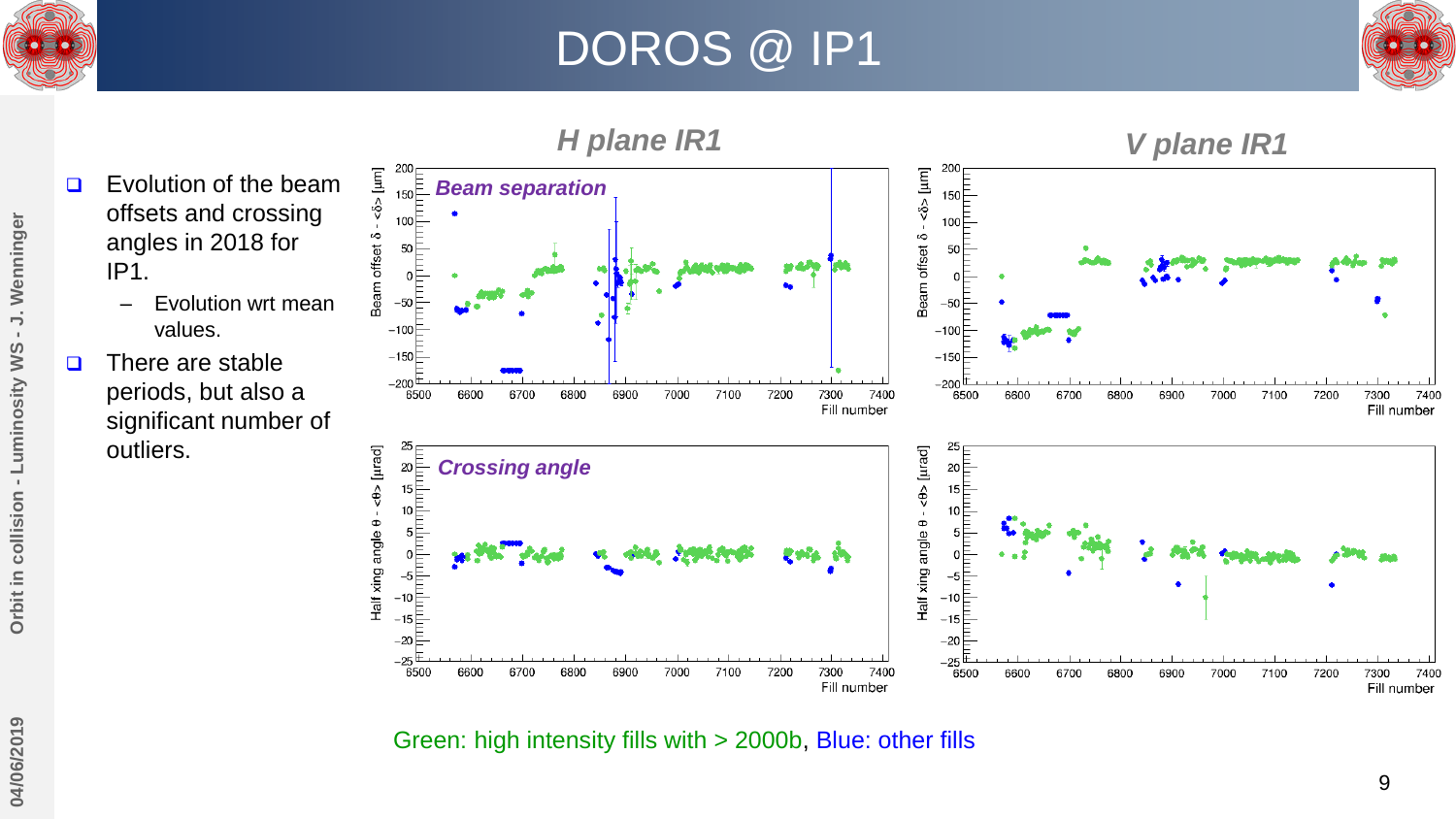

### DOROS @ IP5





Green: high intensity fills with > 2000b, Blue: other fills

10

- J. Wenninger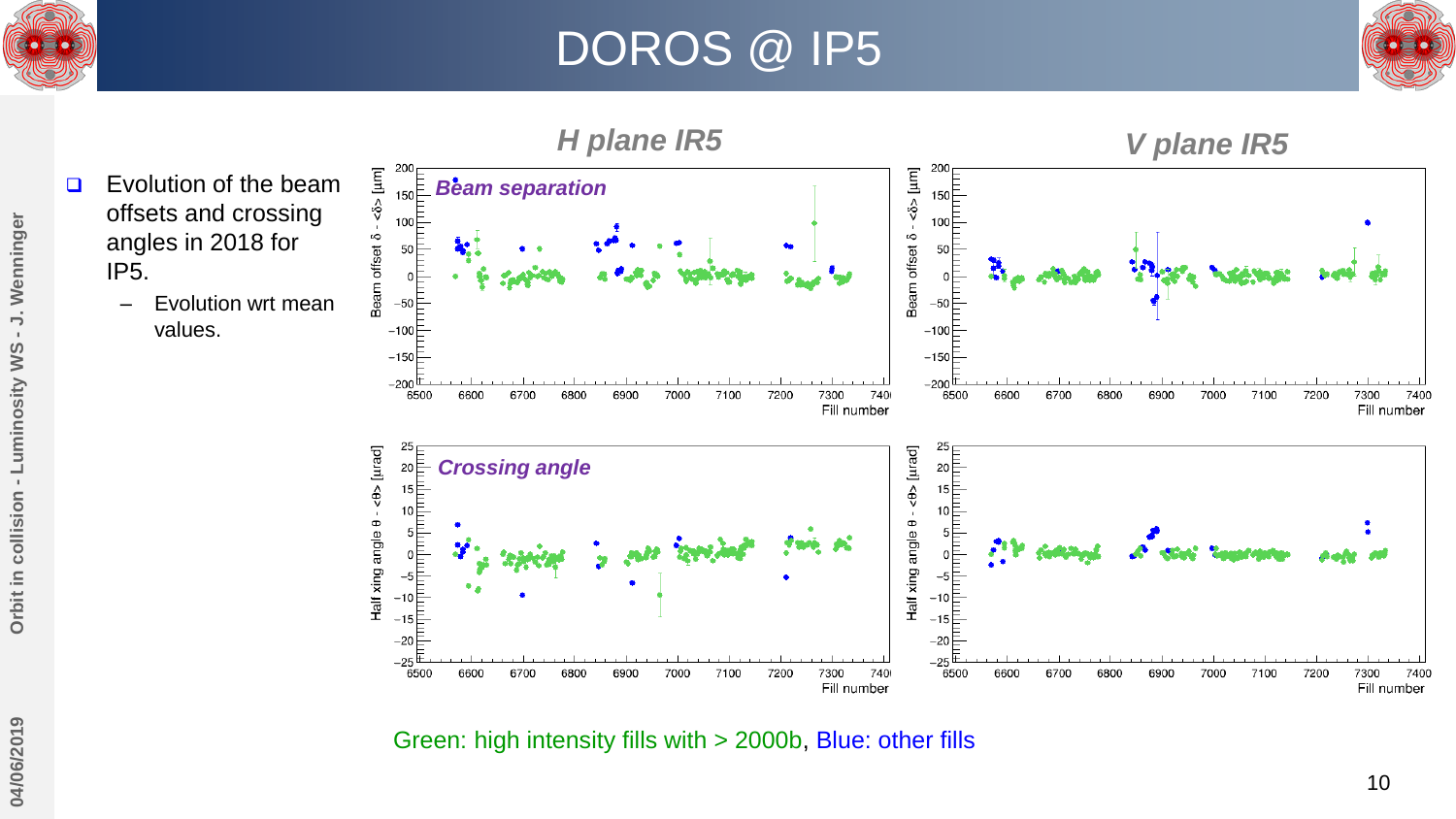

 $\Box$  Evolution of the

2018 for IP8.

– Evolution wrt

mean values.

### DOROS @ IP8



- J. Wenninger **04/06/2019 Orbit in collision - Luminosity WS - J. Wenninger**



Green: high intensity fills with > 2000b, Blue: other fills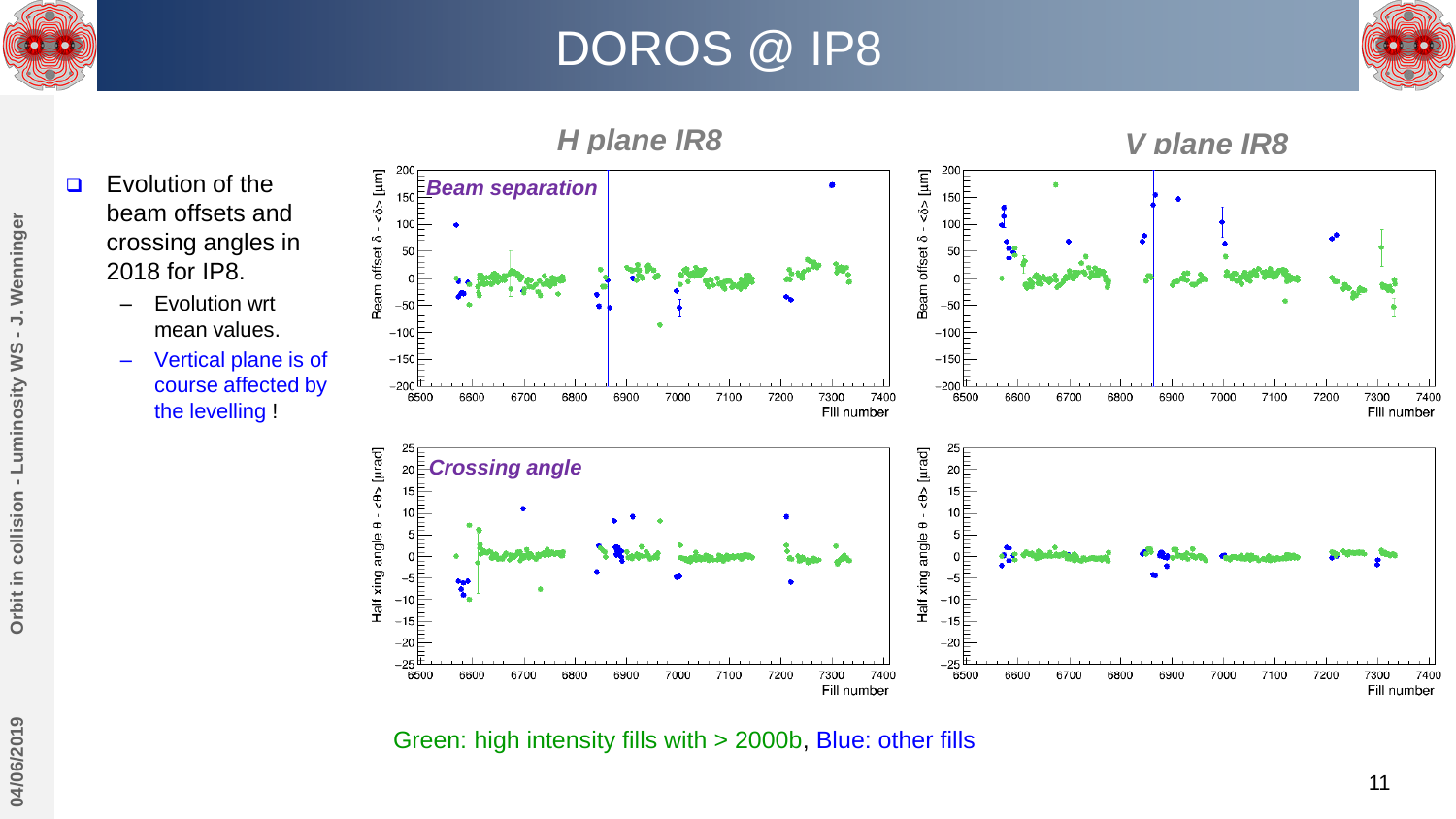

# Example : DOROS distributions @ IP5

Vo. of fills

Vo. of fills



- D Distribution of the beam offsets and crossing angles in 2018 for IP5 for high intensity fills  $(> 2000 b)$ .
	- wrt mean values.
- IR5 fill-2-fill spread of the offsets **14** m**m (H) and 8**  $\mu$ **m (V)**.
	- Those number approach the fill-2-fill reproducibility.
	- Figures for IR8 are similar, IR1 and IR2 suffer from large jumps (see previous slides).
- □ Spread of crossing angle values at the level of 1-2 urad.
	- Absolute precision  $\sim$  5-10  $\mu$ rad.
- >> very encouraging results but the outliers must be understood before we can rely on DOROS operationally.

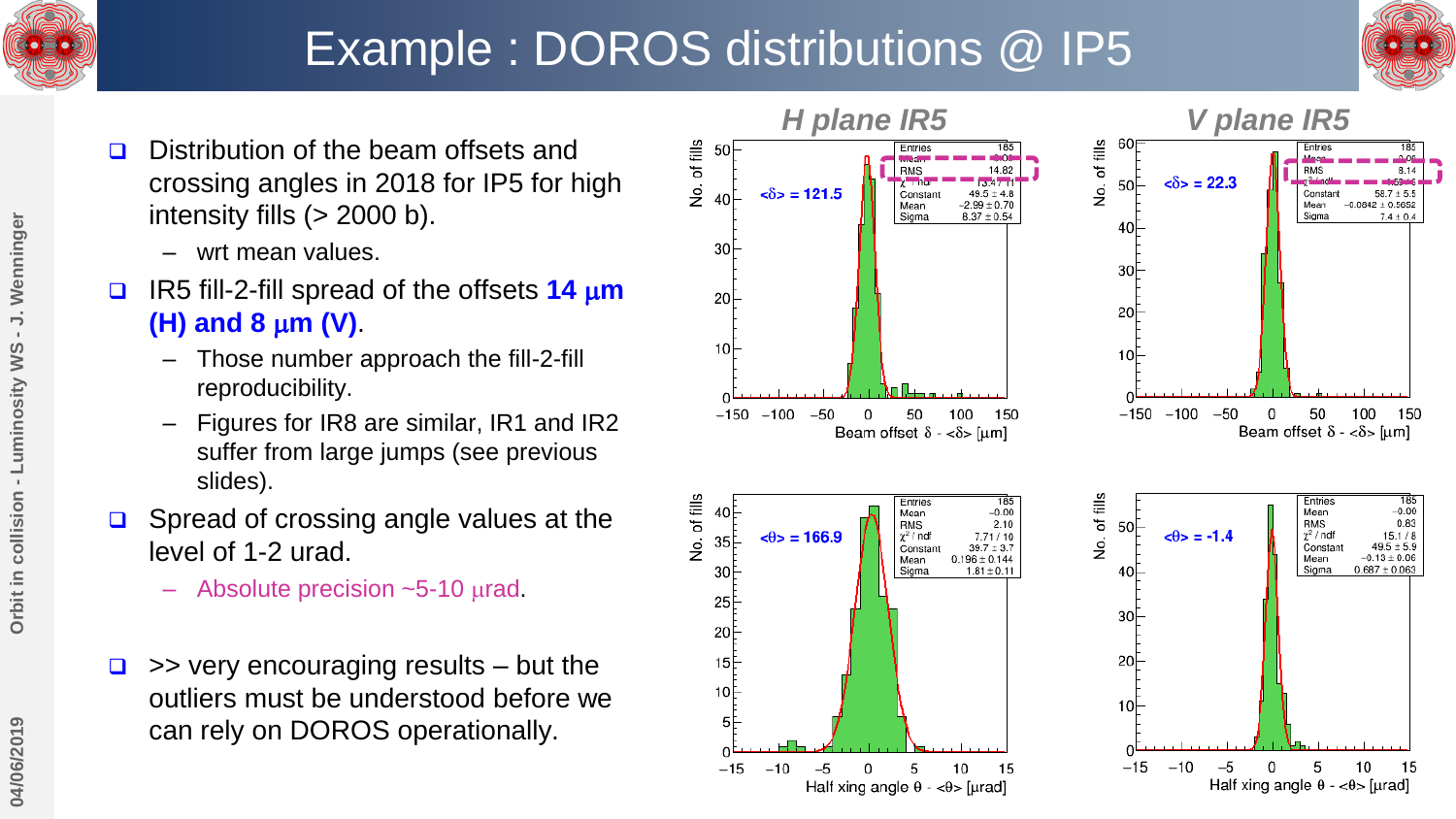

# Orbit interpolations



- During vdm scans, the OFB is generally not switched on to avoid interferences with the scans.
	- Any orbit drift therefore affects the scan results.
- A generic orbit/trajectory fitting tool of the steering application is currently used to estimate possible IP position shifts during scans.
	- Fit to the orbit data recorded in the arcs around scanned IP, result interpolated to the IP.
	- Left & right predictions maybe be used to judge the quality of the predictions.
		- Inconsistent result point towards the scanned IP as source of the orbit drift.
- For Run 3, one could consider building a dedicated fit tool for the vdm analysis instead of the current manual extraction and fitting.
	- Option 1: re-use the code (JAVA) with a light UI on top (time & optics selection, result file, lightweight display)  $\rightarrow$  JW (if time permits...).
	- Option 2: rebuild the fit with Python using the existing Python data extraction tools  $\rightarrow$  volunteer ?
		- Fit part is totally straightforward !

#### *B1: Fit example for IP1.L (BPM.33L1 to BPM.9L1)*